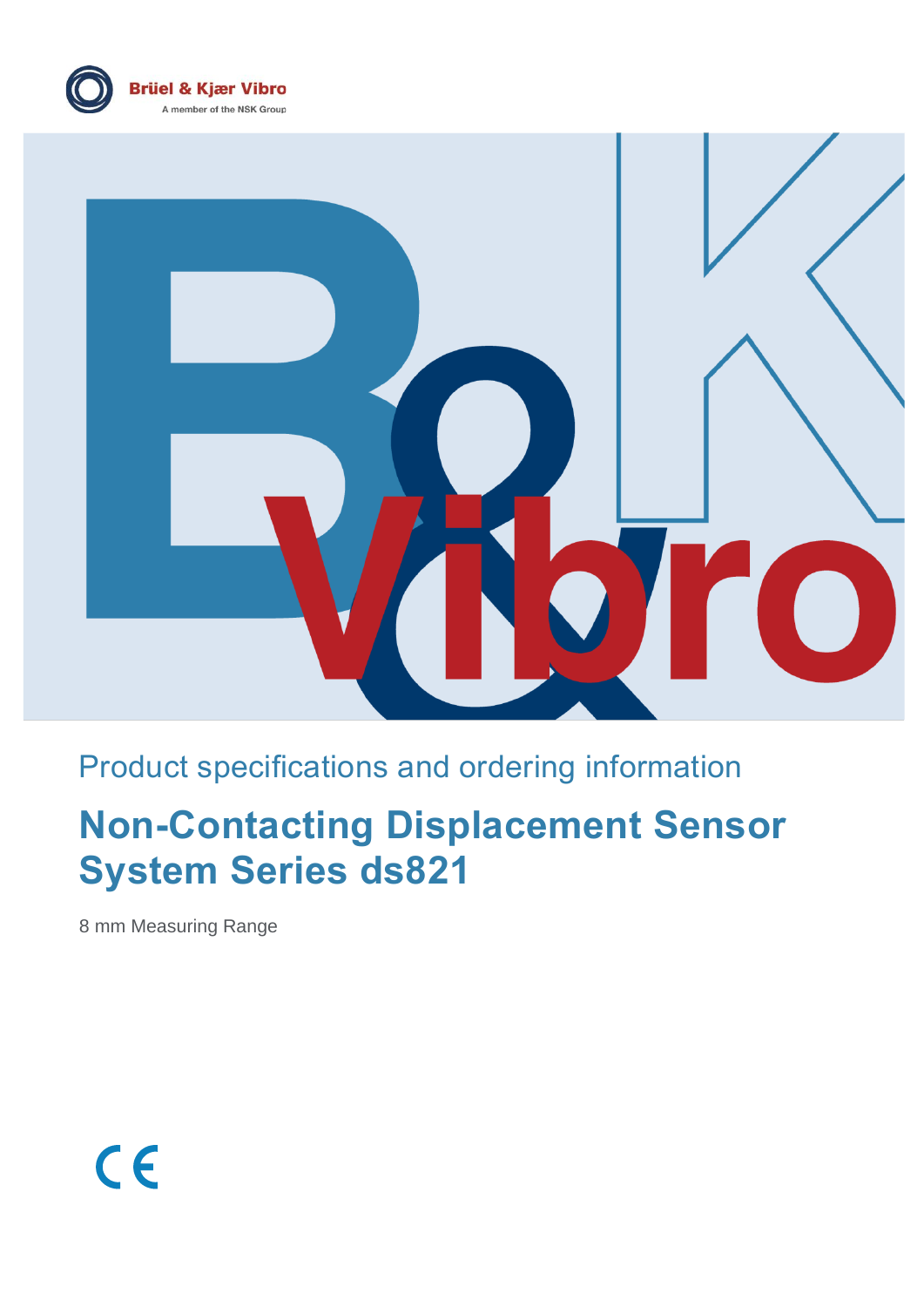Copyright © 2021 Brüel & Kjær Vibro GmbH

All rights to this technical documentation remain reserved.

Any corporeal or incorporeal reproduction or dissemination of this technical documentation or making this document available to the public without prior written approval from Brüel & Kjær Vibro GmbH shall be prohibited. This also applies to parts of this technical documentation.

Product specifications and ordering information **Sensor series ds82x 8 mm**, C107878.002 / V03, en, date of issue: 10.08.2021

| Brüel & Kjær Vibro GmbH<br>Leydheckerstrasse. 10<br>64293 Darmstadt<br>Germany |                                     | Denmark        | Brüel & Kjær Vibro A/S<br>Skodsborgvej 307 B<br>2850 Nærum |                         | <b>BK Vibro America Inc.</b><br>1100 Mark Circle<br>Gardnerville NV 89410<br><b>USA</b> |  |
|--------------------------------------------------------------------------------|-------------------------------------|----------------|------------------------------------------------------------|-------------------------|-----------------------------------------------------------------------------------------|--|
| Phone:<br>Fax:                                                                 | +49 6151 428 0<br>+49 6151 428 1000 | Phone:<br>Fax: | +45 77 41 25 00<br>+45 45 80 29 37                         | Phone:                  | +1 (775) 552 3110                                                                       |  |
| <b>Hotline</b>                                                                 |                                     | Homepage       |                                                            | <b>Corporate E-Mail</b> |                                                                                         |  |

| Phone:  | +49 6151 428 1400   | www.bkvibro.com | info@bkvibro.com |
|---------|---------------------|-----------------|------------------|
| E-Mail: | support@bkvibro.com |                 |                  |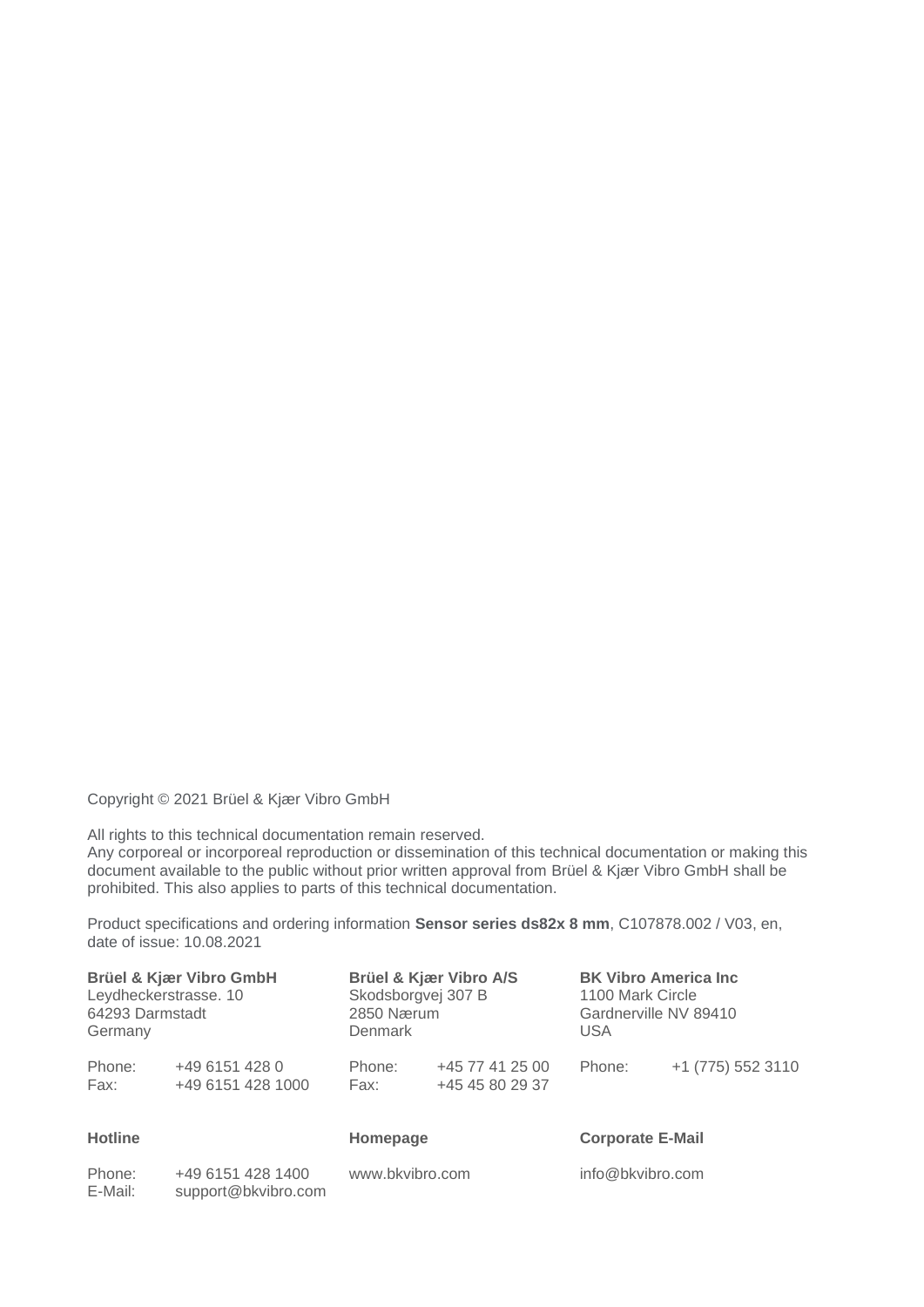# **Content**

| 1                               |                                                                                          |
|---------------------------------|------------------------------------------------------------------------------------------|
| 1.1<br>1.2<br>1.3<br>1.4        |                                                                                          |
| $\overline{2}$                  |                                                                                          |
| 2.1<br>2.2<br>2.3<br>2.4<br>2.5 |                                                                                          |
| $\overline{3}$                  |                                                                                          |
| 3.1                             |                                                                                          |
| 3.1.1<br>3.1.2                  |                                                                                          |
| 3.2<br>3.3<br>3.4<br>3.5<br>3.6 | Order code for displacement sensor (ds) ds82x.ds500S / TT / LLL / UUU / PPP / CXX / R 12 |
| 3.6.1                           |                                                                                          |
| 3.7                             | Order code for complete displacement sensor system (mc) ds82x.mc501 / S / TT / LLL /     |
| 4                               |                                                                                          |
| 4.1                             |                                                                                          |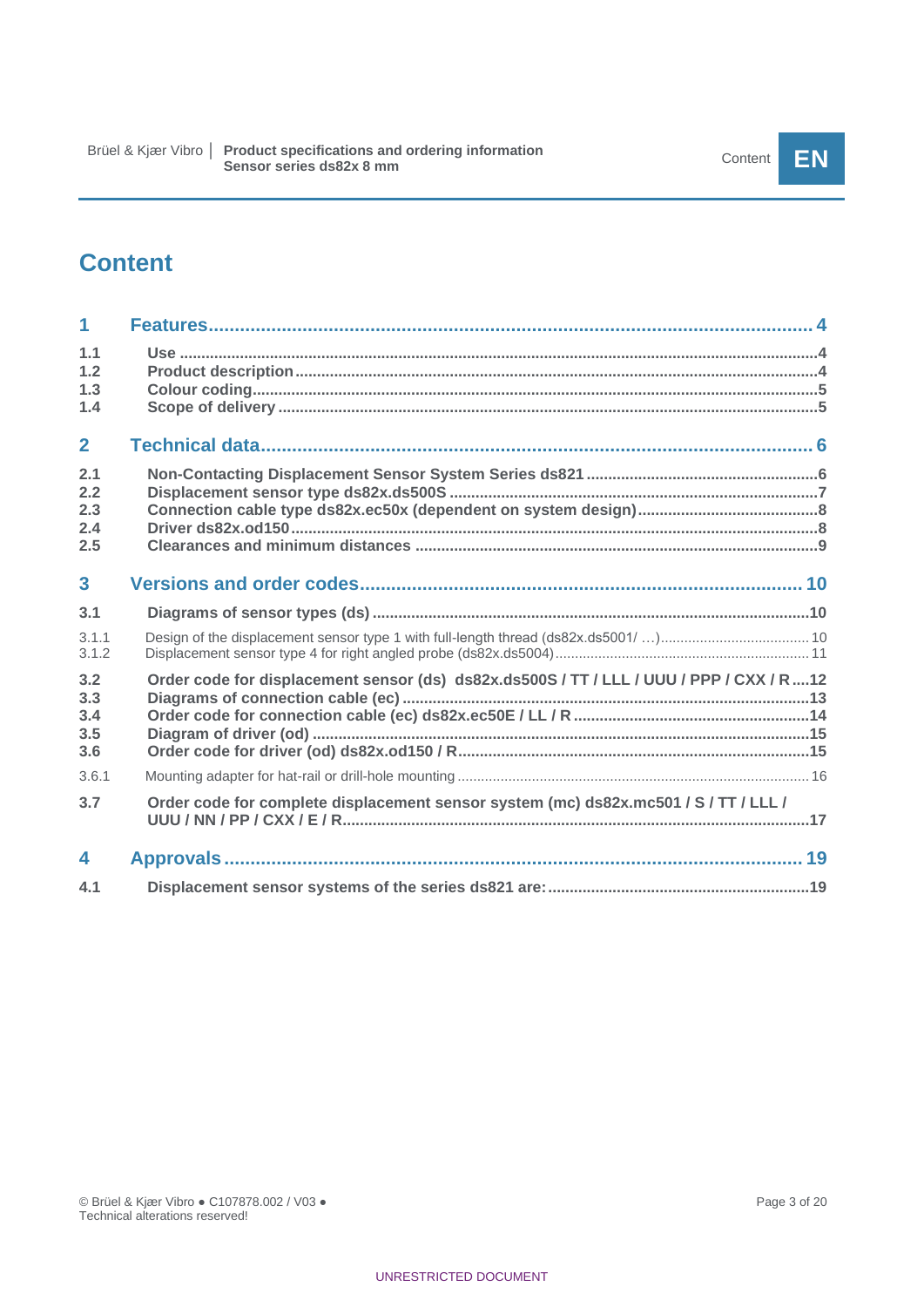



# <span id="page-3-0"></span>**1 Features**

- Non-contacting displacement measurement based on the eddy-current principle
- System length: 5 m
- Temperature range: -55 °C ... +180 °C
- Frequency: DC ... 10 kHz
- Compact design of the driver housing (oscillator / demodulator)
- Enhanced tip design
- Easy assembly due to
	- self-latching push-pull plug connections
	- one mounting adapter for hat-rail or drill-hole mounting
- Excellent precision and temperature stability
- When ordering a complete displacement sensor system, the delivery comes with an acceptance test certificate, including measurement report (factory calibration).

### <span id="page-3-1"></span>**1.1 Use**





position



Relative shaft vibration **Eccentricity** Eccentricity **Axial shaft position** 

Reciprocating Piston drop

### <span id="page-3-2"></span>**1.2 Product description**

The displacement sensor systems of the ds82x family are based on the non-contacting eddy-current measurement process. The distance is measured between the tip of the displacement sensor and an electrically conductive surface and sent via a proportional voltage signal to a subsequent monitoring system. In the application range of machine monitoring, this makes it possible to record the status of rotating shafts.

The ECDS system (**E**ddy **C**urrent **D**isplacement **S**ensor) consists of the components of displacement sensor with an integrated cable, an optional separate extension cable and the driver (oscillator/demodulator).

The displacement sensor is available as a forward as well as a reverse-side mountable version. The ECDS system (**E**ddy **C**urrent **D**isplacement **S**ensor) is available as series ds821 Standard and ds822 ATEX (applies only to 2 mm and 4 mm). Each series is available in system lengths of 5 m and 10 m (applies only to 2 mm and 4 mm).

The name of a component is a combination of the series name (ds821 or ds822 ATEX) and the component designation (**mc** = complete system, **ds** = displacement sensor, **ec** = connection cable or  $od =$  driver).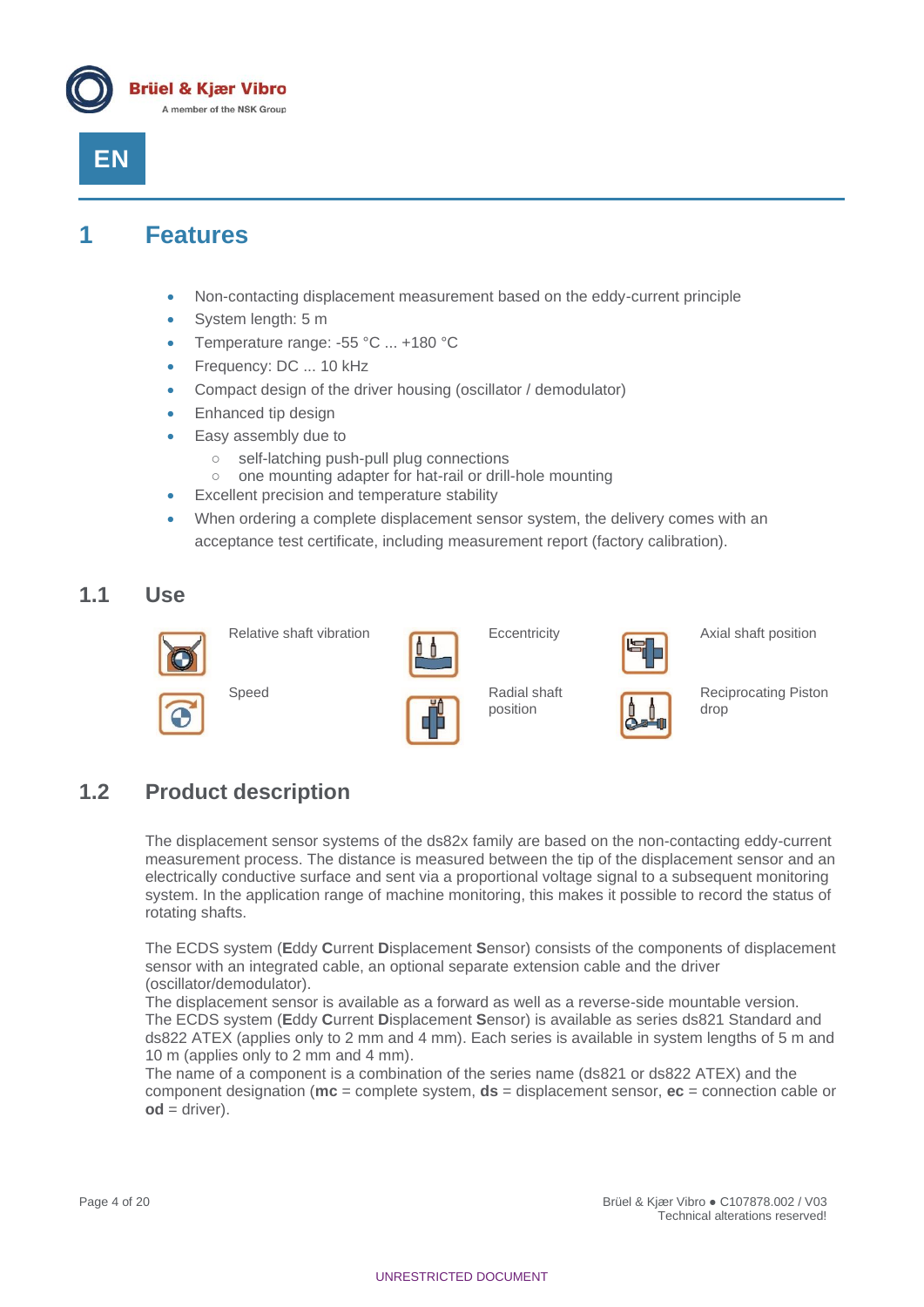# Brüel & Kjær Vibro │ P**roduct specifications and ordering information**<br>Sensor series ds82x 8 mm



| Displacement sensor system |                                      | 8 mm Series ds821 Standard: |  |
|----------------------------|--------------------------------------|-----------------------------|--|
|                            | <b>Complete system (mc)</b>          | $ds821$ .mc50 $x$           |  |
| $\circledcirc$             | Displacement sensor (ds)             | ds821.ds50xx                |  |
| 2                          | Connection cable (ec)                | ds821.ec50x                 |  |
| ③                          | Driver (oscillator/demodulator) (od) | ds821.od150                 |  |

# <span id="page-4-0"></span>**1.3 Colour coding**

The non-contacting displacement sensor systems series ds821 and ds822 are available with various measuring ranges.

Each measuring range is identified by a coloured mark at the end of the integrated cable of the displacement sensor, at the ends of the extension cable and on the driver unit. This makes it easy to identify associated components during installation. The colour codes according to measuring range are as follows:

| Colour code            | <b>Blue</b> | <b>Red</b> | <b>Black</b> |
|------------------------|-------------|------------|--------------|
| <b>Measuring range</b> | 2 mm        | 4 mm       | 8 mm         |

# <span id="page-4-1"></span>**1.4 Scope of delivery**

Depending on the order, the delivery includes the following components:

| Supplied components                                        | <b>Displacement</b><br>sensor | Connection<br>cable | <b>Driver</b> | Complete sensor<br>system |
|------------------------------------------------------------|-------------------------------|---------------------|---------------|---------------------------|
| <b>Displacement sensor</b><br>Protection cap               | X                             |                     |               | X                         |
| 2 nuts<br>Connection cable <sup>1</sup>                    |                               | X                   |               | X<br>X                    |
| <b>Driver</b><br>Assembly adapter                          |                               |                     |               | Χ                         |
| <b>Acceptance test certificate</b><br>acc. to DIN EN 10204 | X                             | X                   |               | Χ                         |
| <b>Measurement protocol</b><br>(works calibration)         |                               |                     |               | X                         |
| <b>User Manual</b>                                         |                               | Χ                   |               | Χ                         |

Table 1-1) Components included in the scope of delivery

<sup>1</sup> **not** available if the length of the displacement sensor with integrated cable corresponds to the nominal system length of 5 m.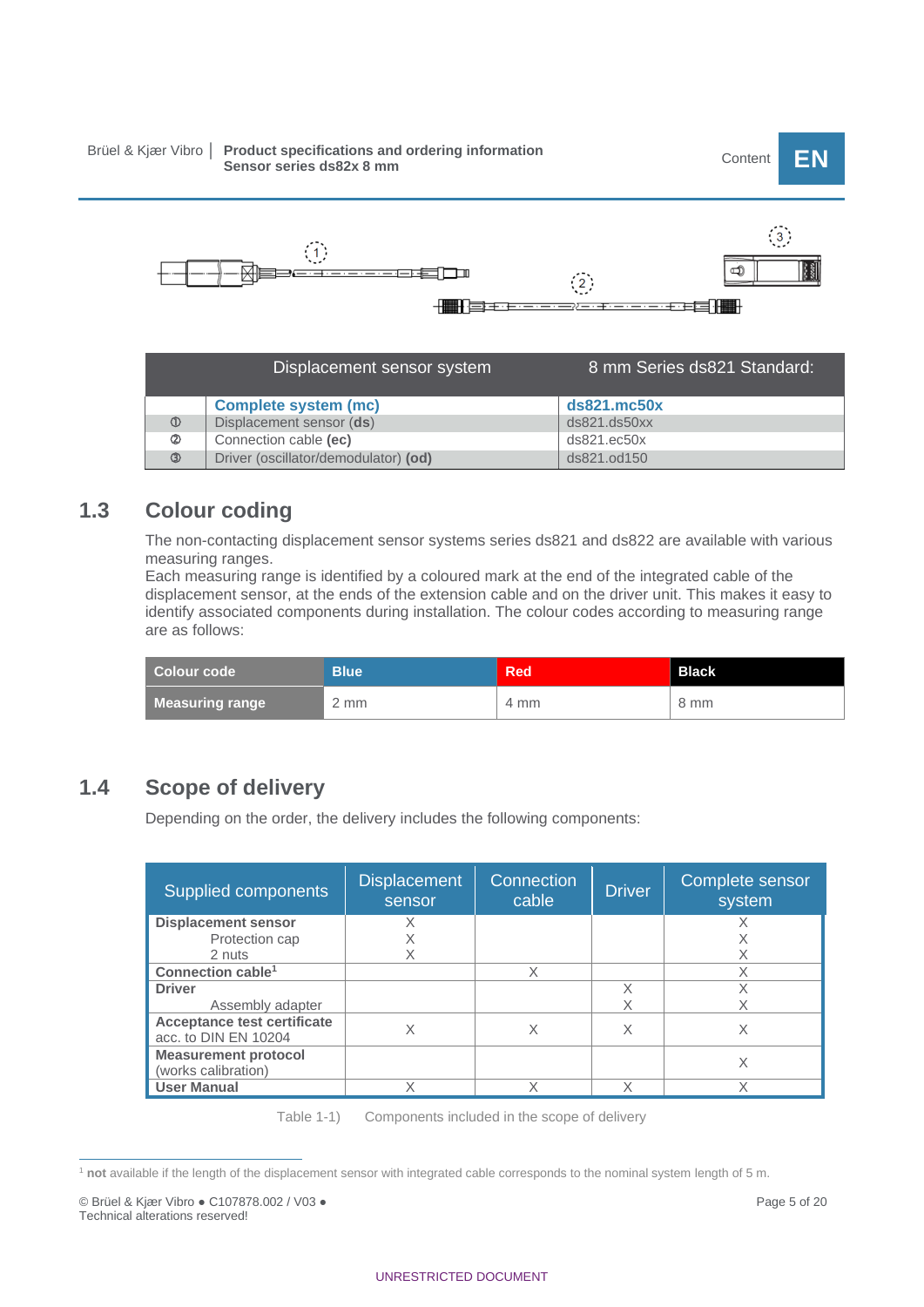



# <span id="page-5-0"></span>**2 Technical data**

These performance characteristics are valid under the following conditions unless specified otherwise:

+18 °C to +27 °C ambient temperature, -24 VDC supply voltage, 100 kΩ load at signal output, 42CrMo4 B&K Vibro reference material, -10 V Gap Voltage (approx. 4.5 mm measuring distance between sensor and measuring surface), all components are at their operating temperature.

# <span id="page-5-1"></span>**2.1 Non-Contacting Displacement Sensor System Series ds821**

| <b>Measurand</b>                                                                                                                                                                                                                                                                           | Displacement                                                                                                                           |
|--------------------------------------------------------------------------------------------------------------------------------------------------------------------------------------------------------------------------------------------------------------------------------------------|----------------------------------------------------------------------------------------------------------------------------------------|
| Measuring principle                                                                                                                                                                                                                                                                        | Eddy-current measuring principle                                                                                                       |
| <b>Nominal system lengths</b>                                                                                                                                                                                                                                                              | 5 <sub>m</sub>                                                                                                                         |
| Linear measuring range                                                                                                                                                                                                                                                                     | 2 mm (approx. 0.6  8.6 mm distance from the object<br>to be measured corresponding to an output signal of<br>approx. -2 VDC  -18 VDC ) |
| <b>Colour code</b>                                                                                                                                                                                                                                                                         | black                                                                                                                                  |
| Dynamic characteristics <sup>1</sup>                                                                                                                                                                                                                                                       |                                                                                                                                        |
| Sensitivity (ISF)<br>in regard to B&K Vibro Reference material 42CrMo4<br>(material no. 1.7225) acc. To<br>DIN 17 200, acc. to AISI/SAE 4140.                                                                                                                                              | $2 \text{ mV/µm} (50,8 \text{ mV/ml})$                                                                                                 |
| Accuracy of the sensitivity <sup>2</sup><br>(ISF error/%) within temperature range of:<br>$0^{\circ}$ C  +45 °C (total system)<br>- at a nominal system length of 5 m<br>-50 °C  +180 °C (displacement sensor) and<br>-40 °C  +85 °C (driver od150)<br>- at a nominal system length of 5 m | ±10%<br>±20%                                                                                                                           |
| Deviation from the reference line.<br>(DSL/µm = Deviation from best fit straight line)<br>the temperature range of:                                                                                                                                                                        |                                                                                                                                        |
| $0^{\circ}$ C  +45 °C (total system)<br>at a nominal system length of 5 m<br>-50 °C  +180 °C (displacement sensor) and<br>-40 °C  +85 °C (driver od150)<br>at a nominal system length of 5 m                                                                                               | $±150 \mu m$<br>$±500 \mu m$                                                                                                           |
| Operating frequency range                                                                                                                                                                                                                                                                  | DC  10 kHz (-3 dB damping of the output signal)                                                                                        |

<sup>1</sup> ISF (Incremental Scale Factor), DSL (Deviation from best fit straight line) and temperature ranges according to API 670

<sup>2</sup> Temperature range according to API 670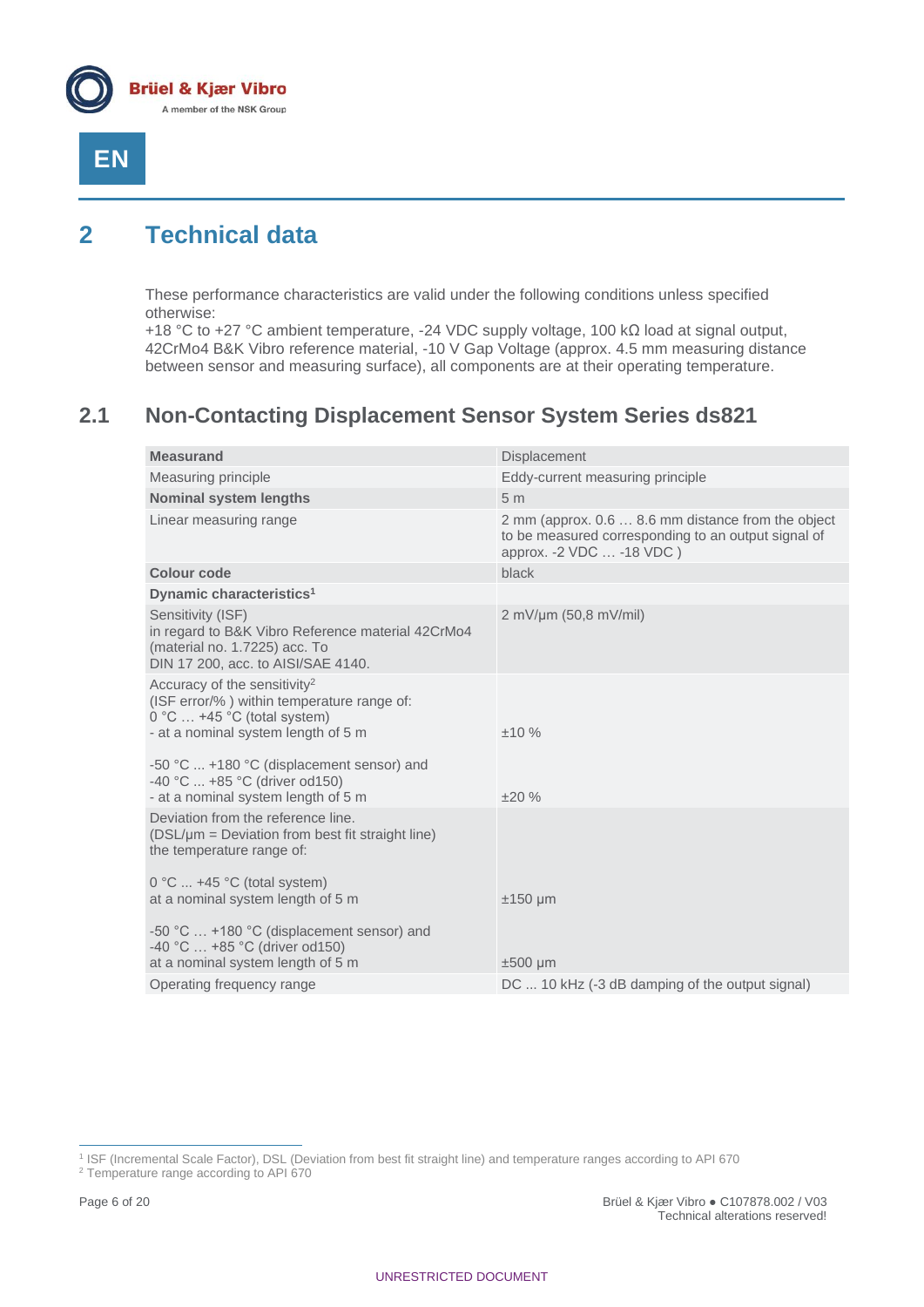# Brüel & Kjær Vibro │ P**roduct specifications and ordering information**<br>Sensor series ds82x 8 mm

| <b>Electrical characteristics:</b>                                                                                                                                             |                                                  |
|--------------------------------------------------------------------------------------------------------------------------------------------------------------------------------|--------------------------------------------------|
| Supply voltage (U <sub>B</sub> )<br>The sensor system must be connected to a<br>SELV supply be supplied with limited energy.<br>which is fused with a current of $\leq 2.5$ A. | -24 VDC (-18 VDC  -28 VDC)                       |
| Output range                                                                                                                                                                   | $0 \vee  (U_B + 2 V)$                            |
| Current consumption                                                                                                                                                            | max. 12 mA                                       |
| Output impedance                                                                                                                                                               | 50 $\Omega$                                      |
| <b>Mechanical characteristics:</b>                                                                                                                                             |                                                  |
| Connector type                                                                                                                                                                 | Coaxial connector (SAA), push-pull self-latching |
| Cable:                                                                                                                                                                         |                                                  |
| Cable type                                                                                                                                                                     | Coaxial                                          |
| Cable jacket and colour                                                                                                                                                        | FEP, blue                                        |
| Impedance                                                                                                                                                                      | $95\Omega$                                       |
| Diameter                                                                                                                                                                       | $\varnothing$ 3.5 mm ( $\pm$ 0.15 mm)            |

# <span id="page-6-0"></span>**2.2 Displacement sensor type ds82x.ds500S**

| Sensor tip:                                                                                                              |                                                                                                             |
|--------------------------------------------------------------------------------------------------------------------------|-------------------------------------------------------------------------------------------------------------|
| Material                                                                                                                 | Ceramic                                                                                                     |
| Tip diameter                                                                                                             | $\varnothing$ 17,8 mm ( $\pm$ 0.2 mm)                                                                       |
| <b>Sensor housing</b>                                                                                                    |                                                                                                             |
| Material                                                                                                                 | Stainless steel<br>(material no. 1.4404 acc. to DIN 17200)                                                  |
| Length                                                                                                                   |                                                                                                             |
| Including integral cable<br>(measured from the sensor's tip to the end of $5,0$ m (-0 m / +1,0 m)<br>the integral cable) | $1,0 \text{ m } (-0 \text{ m } / +0,3 \text{ m})$                                                           |
| Integrated cable                                                                                                         |                                                                                                             |
| Minimum bending radius                                                                                                   | 35 mm without cable protection<br>35 mm with steel protective conduit<br>75 mm with PTFE protective conduit |
| Connector                                                                                                                | Socket (female) or Plug (male) with<br>nominal system length                                                |
| <b>Ambient conditions:</b>                                                                                               |                                                                                                             |
| Degree of protection for the tip acc.<br>to FN 60529                                                                     | IP 68 / 2 h at 10 bar <sup>3</sup>                                                                          |
| Pressure tightness (expected as based on the<br>design):                                                                 |                                                                                                             |
| Sensor tip                                                                                                               | 25 bar                                                                                                      |
| Temperature range:                                                                                                       |                                                                                                             |
| Operating temperature range                                                                                              | $-55 °C  +180 °C$                                                                                           |
| Storage temperature range <sup>4</sup>                                                                                   | $-20 °C  +70 °C$                                                                                            |

<sup>3</sup> When stored or operated at a temperature of less than -30  $^{\circ}$ C, the protection class is reduced to IP65

<sup>4</sup> When stored in original package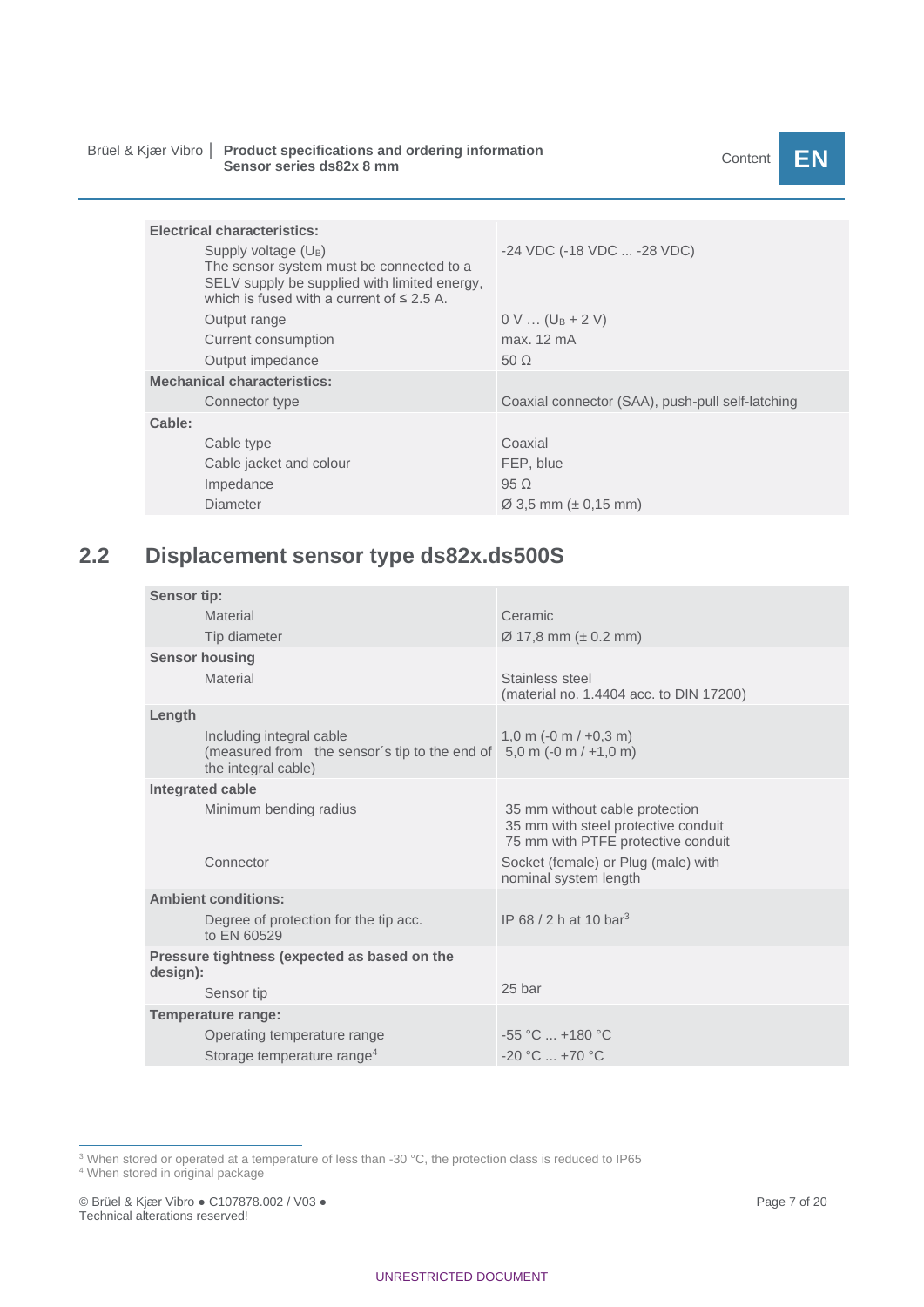

# <span id="page-7-0"></span>**2.3 Connection cable type ds82x.ec50x (dependent on system design)**

| Length                                 | 4,0 m $(-0 \text{ m} / +0.8 \text{ m})$                                                                                  |  |
|----------------------------------------|--------------------------------------------------------------------------------------------------------------------------|--|
| <b>Minimum bending radius</b>          | 35 mm without cable protection<br>35 mm with steel protective conduit<br>75 mm with PTFE protective conduit <sup>2</sup> |  |
| <b>Connection</b>                      | Plug (male) at each end                                                                                                  |  |
| <b>Ambient conditions</b>              |                                                                                                                          |  |
| Operating temperature range            | $-55 °C  +180 °C$                                                                                                        |  |
| Storage temperature range <sup>5</sup> | $-20 °C  +70 °C$                                                                                                         |  |

# <span id="page-7-1"></span>**2.4 Driver ds82x.od150**

| <b>Electric characteristics</b>               |                                                                                  |
|-----------------------------------------------|----------------------------------------------------------------------------------|
| Supply voltage $(U_B)$                        | -24 VDC (-18 VDC  -28 VDC)                                                       |
| Current consumption                           | max. 12 mA ( $R_L$ >= 100 k $\Omega$ )                                           |
| Power supply                                  | max. 1A and short-circuit proof                                                  |
| Source resistance dynamic                     | $50 \Omega$                                                                      |
| <b>Mechanical characteristics</b>             |                                                                                  |
| Housing material                              | Aluminium alloy (ADC 12)                                                         |
| Dimensions (WxHxD)                            | 26,5 mm x 83 mm x 60 mm                                                          |
| Weight of the driver (Oszillator/Demodulator) | approx. 200 g                                                                    |
| Connection                                    | Socket (female)                                                                  |
| <b>Ambient conditions</b>                     |                                                                                  |
| Degree of protection according to EN 60529    | IP <sub>20</sub>                                                                 |
| <b>Temperature</b>                            |                                                                                  |
| Operating temperature range                   | $-55$ °C $ +85$ °C                                                               |
| Storage temperature range <sup>6</sup>        | $-20$ °C $ + 70$ °C                                                              |
| <b>Humidity</b>                               | 98% non-condensing<br>with protection of the plug connections and cable<br>clamp |

<sup>&</sup>lt;sup>5</sup> When stored in original package

<sup>&</sup>lt;sup>6</sup> When stored in original package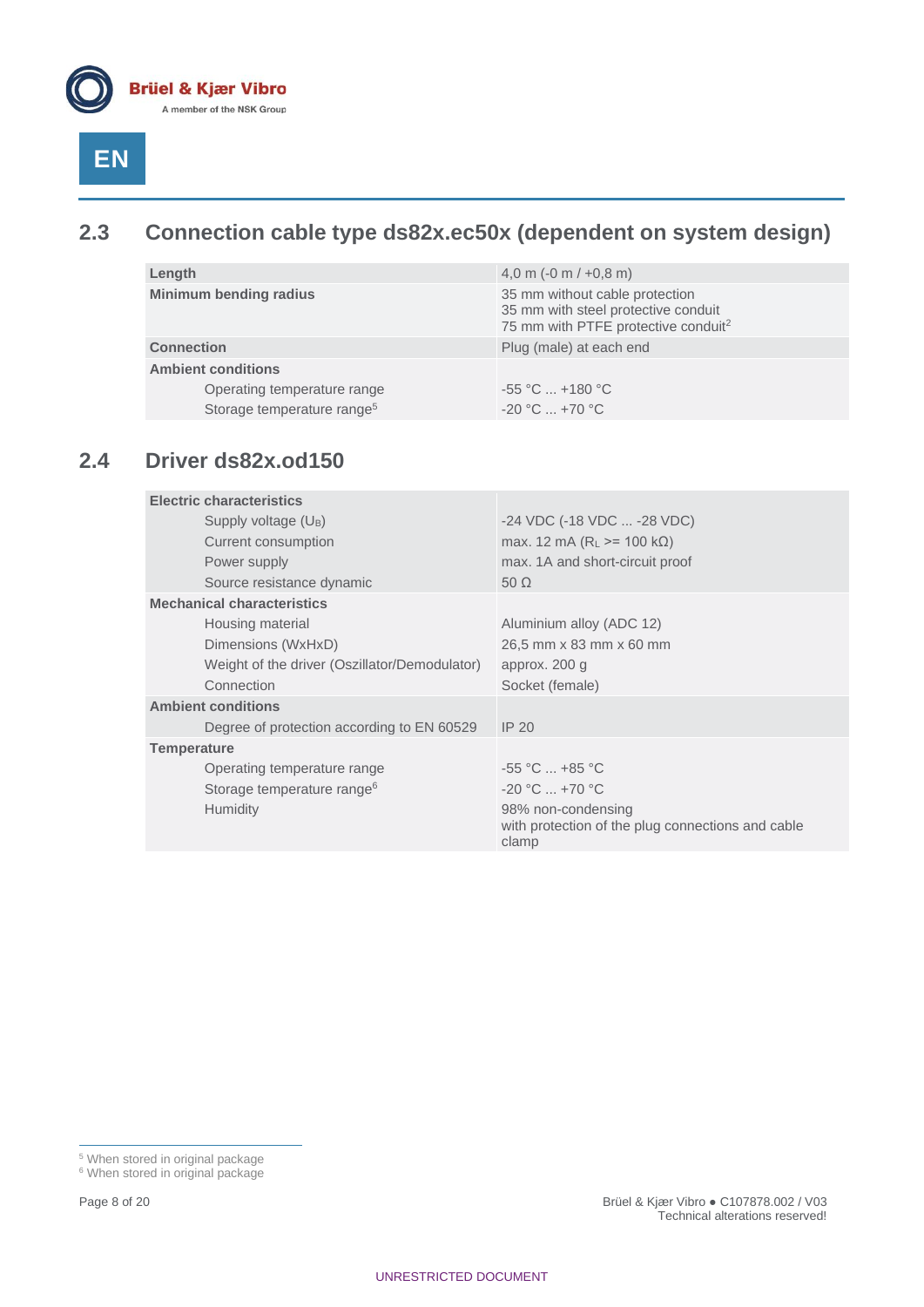# <span id="page-8-0"></span>**2.5 Clearances and minimum distances**

The clearances and minimum distances specified below must be observed when mounting sensors.

| $-24$                  | Sensor tip protruding                                                                        | $\overline{24}$ | Distance to the shaft<br>shoulder, sensor parallel to<br>electrically conductive<br>material |
|------------------------|----------------------------------------------------------------------------------------------|-----------------|----------------------------------------------------------------------------------------------|
| $r$ (max) 3,5<br>$+24$ | Sensor tip flush                                                                             |                 | Required minimum<br>diameter of the shaft<br>for one sensor                                  |
| $24 -$                 | Distance to a shaft end                                                                      |                 | Required minimum<br>diameter of the shaft<br>with two sensors                                |
| $-24$                  | Distance to the shaft<br>shoulder, sensor<br>parallel to electrically<br>conductive material | 130             | Parallel arranged sensors                                                                    |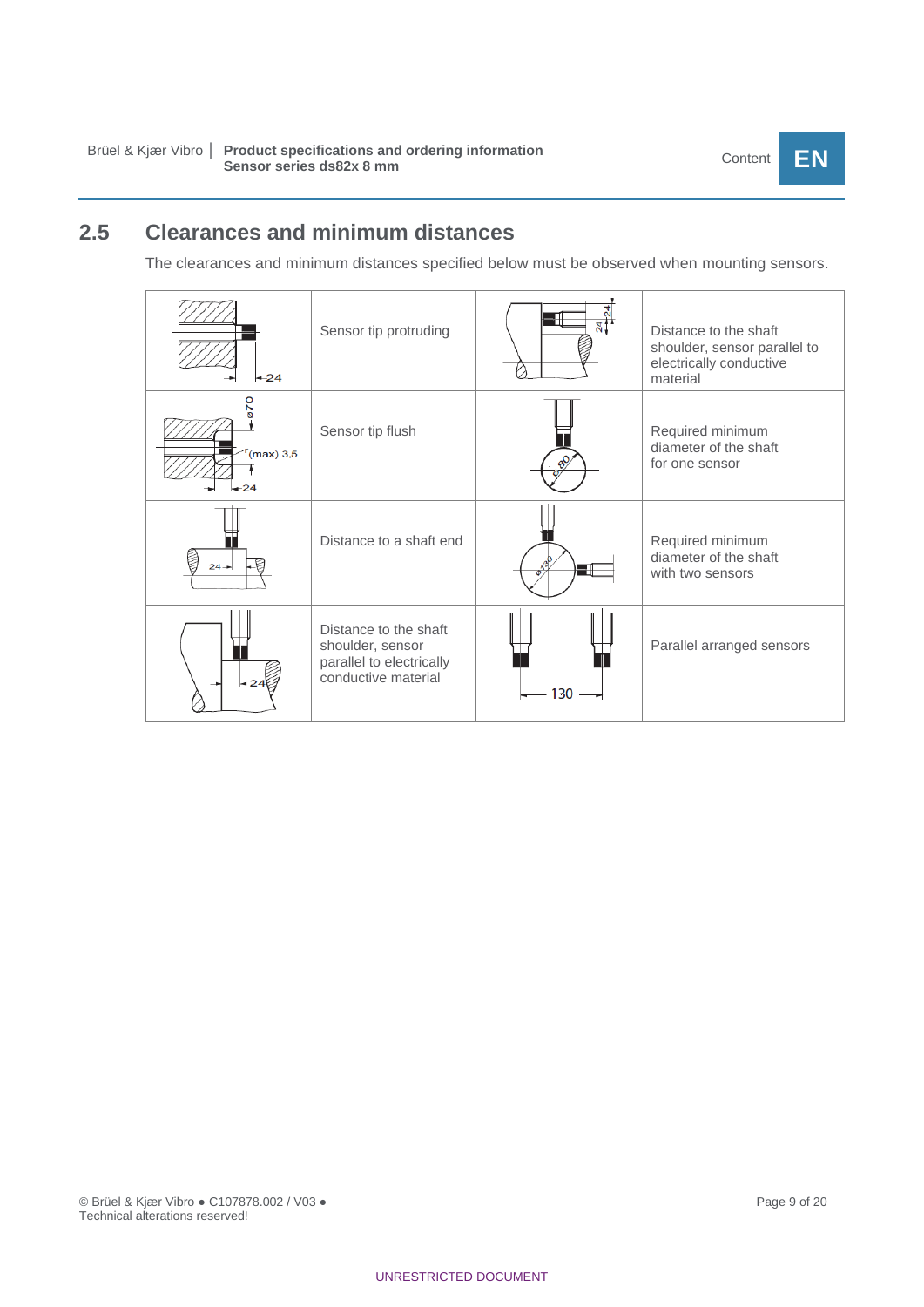

# <span id="page-9-0"></span>**3 Versions and order codes**

- <span id="page-9-2"></span><span id="page-9-1"></span>**3.1 Diagrams of sensor types (ds)**
- **3.1.1 Design of the displacement sensor type 1 with full-length thread (ds82x.ds5001/ …)**

top down:

- Displacement sensor **without cable protection** (ds82x.ds500**1**/TT/LLL/UUU/PPP/**000**/R)
- Displacement sensor **with steel protective conduit**, length XX (ds82x.ds500**1**/TT/LLL/UUU/PPP/**2XX**/R)
- Displacement sensor **with PTFE protective conduit,** length XX (ds82x.ds500**1**/TT/LLL/UUU/PPP/**3XX**/R)



a) Plug (male) for straight connect to driver (nominal system length)

b) Socket (female) for the use of an extra connection cable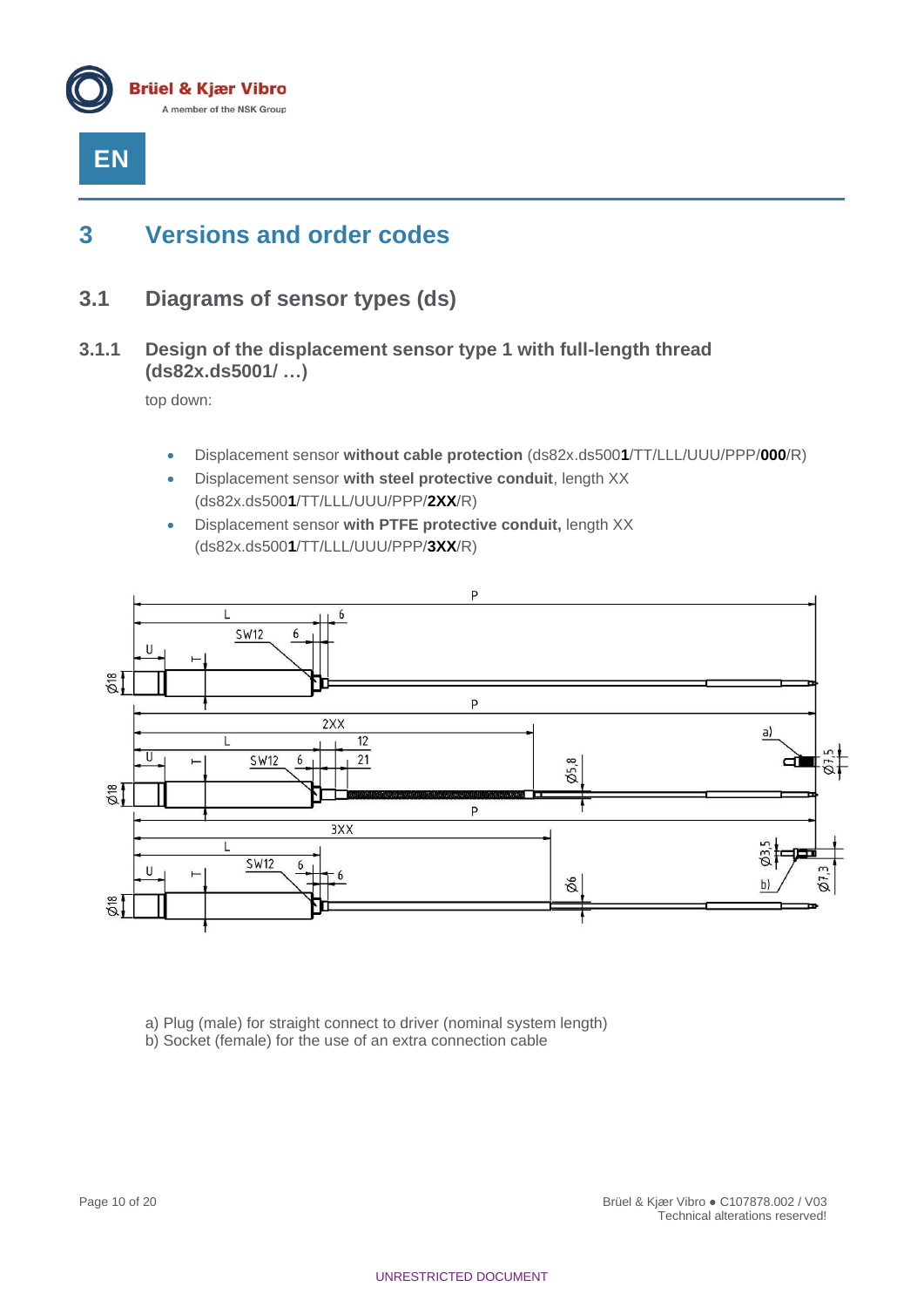### <span id="page-10-0"></span>**3.1.2 Displacement sensor type 4 for right angled probe (ds82x.ds5004)**

top down:

- Displacement sensor **without cable protection** (ds82x.ds500**4**/TT/LLL/UUU/PPP/**000**/R)
- Displacement sensor **with steel protective conduit,** length XX (ds82x.ds500**4**/TT/LLL/UUU/PPP/**2XX**/R)
- Displacement sensor **with PTFE protective conduit,** length XX (ds82x.ds500**4**/TT/LLL/UUU/PPP/**3XX**/R)



 $P = P1+P2 = 1m, 5m$ 

- a) Plug (male) for straight connect to driver (nominal system length)
- b) Socket (female) for the use of an extra connection cable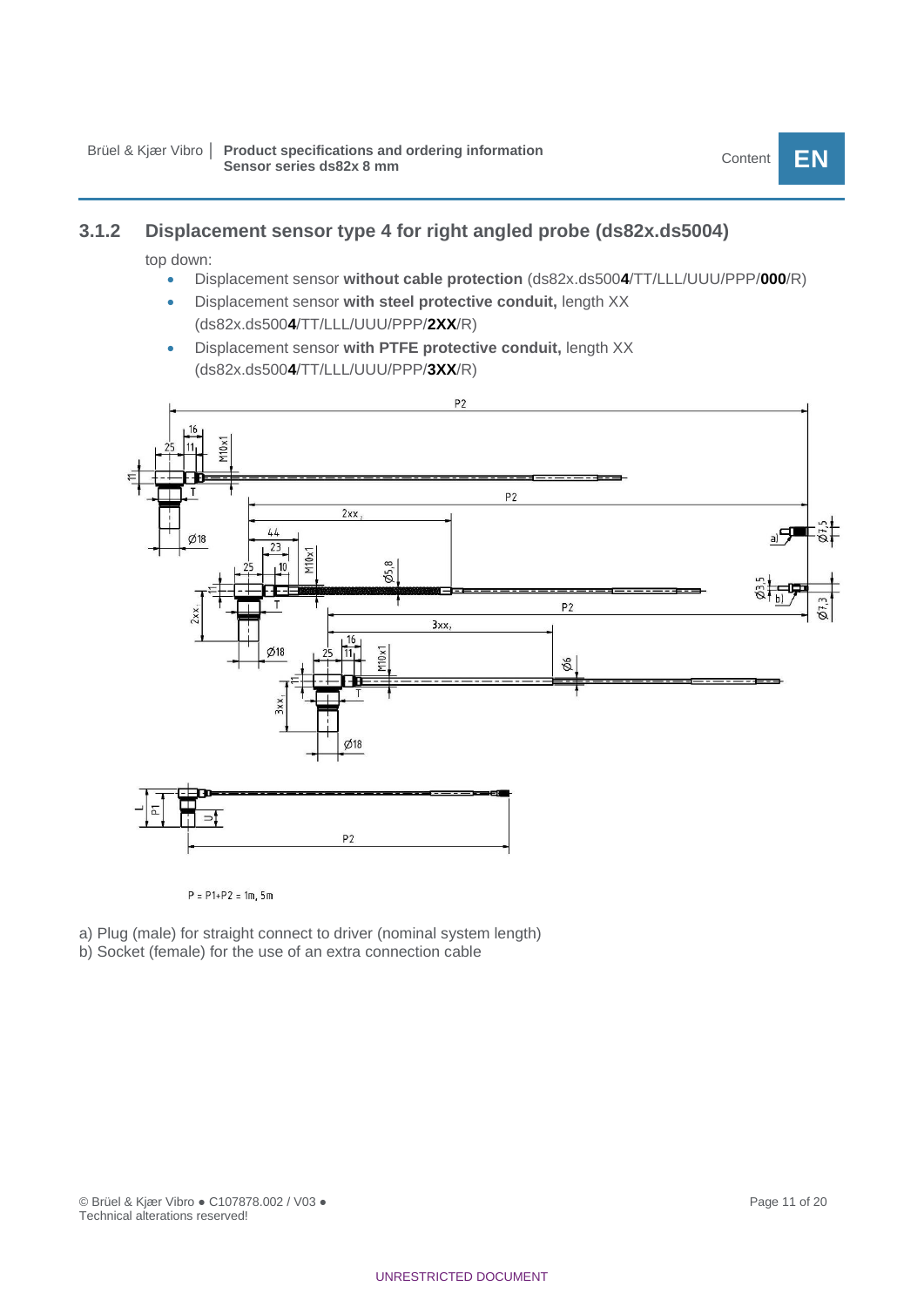

# <span id="page-11-0"></span>**3.2 Order code for displacement sensor (ds) ds82x.ds500S / TT / LLL / UUU / PPP / CXX / R**



For an order, write the number of the selected option in the corresponding boxes on the right. Read from top to bottom, an order code has the following form:

### **ds82x.ds500S / TT / LLL / UUU / PPP / CXX / R**

<sup>1</sup> Umax = L - 25 mm, measured from the sensor tip to the threadless end

<sup>2</sup> The first position C defines the type of the cable protection, CXX = 000 stands for no protection. The second and third positions XX specify the length of the protection. XX = 99 is standard setting and specifies the maximum possible protection length for the selected length sensor with integrated cable. The protection ends about 0.2 m before the end of the plug. The protection length is measured from the sensors tip to the end of the protective conduit. The shortest length is  $03 = 0.3$  m. The step size is  $02 = 0.2$  m.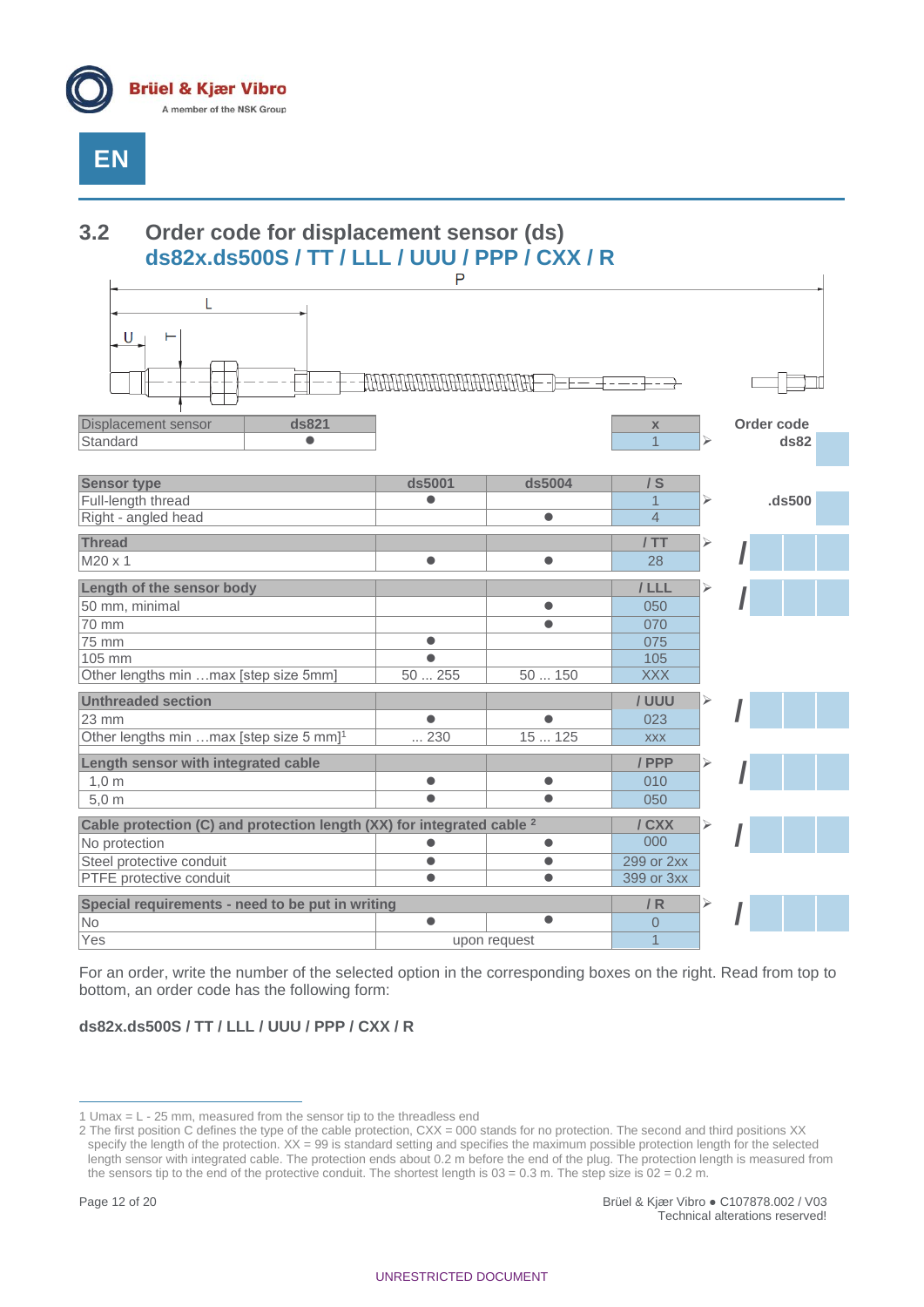#### **Order examples ds82x.ds500S:**

#### **Series ds821 Standard**



### <span id="page-12-0"></span>**3.3 Diagrams of connection cable (ec)**







**Figure 3-2)** Dimensions of connection cable ds82x.**ec502 (steel protection)** mechanical reinforcement



**Figure 3-3)** Dimensions of connection cable de82x.**ec503 (PTFE tube)**

© Brüel & Kjær Vibro ● C107878.002 / V03 ● Page 13 of 20 Technical alterations reserved!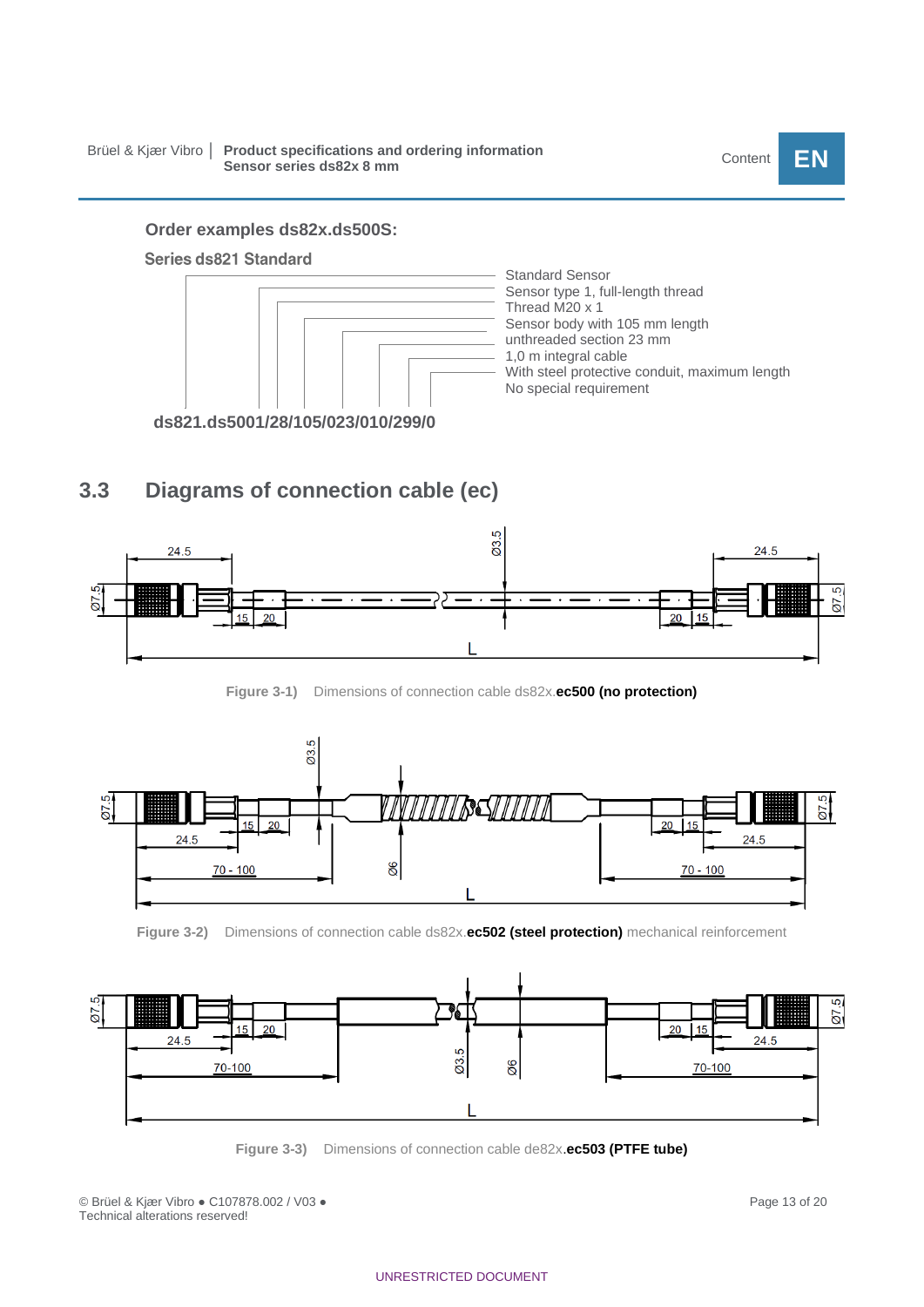

# <span id="page-13-0"></span>**3.4 Order code for connection cable (ec) ds82x.ec50E / LL / R**



For an order, write the number of the selected option in the corresponding boxes on the right. Read from top to bottom, an order code has the following form:

**ds82x.ec50E /LL / R**

**Order examples ds82x.ec500E:**

**Series ds821 Standard** 



Standard Sensor PTFE protective conduit 4,0 m connection cable - No special requirement

**ds821.ec503/40/0**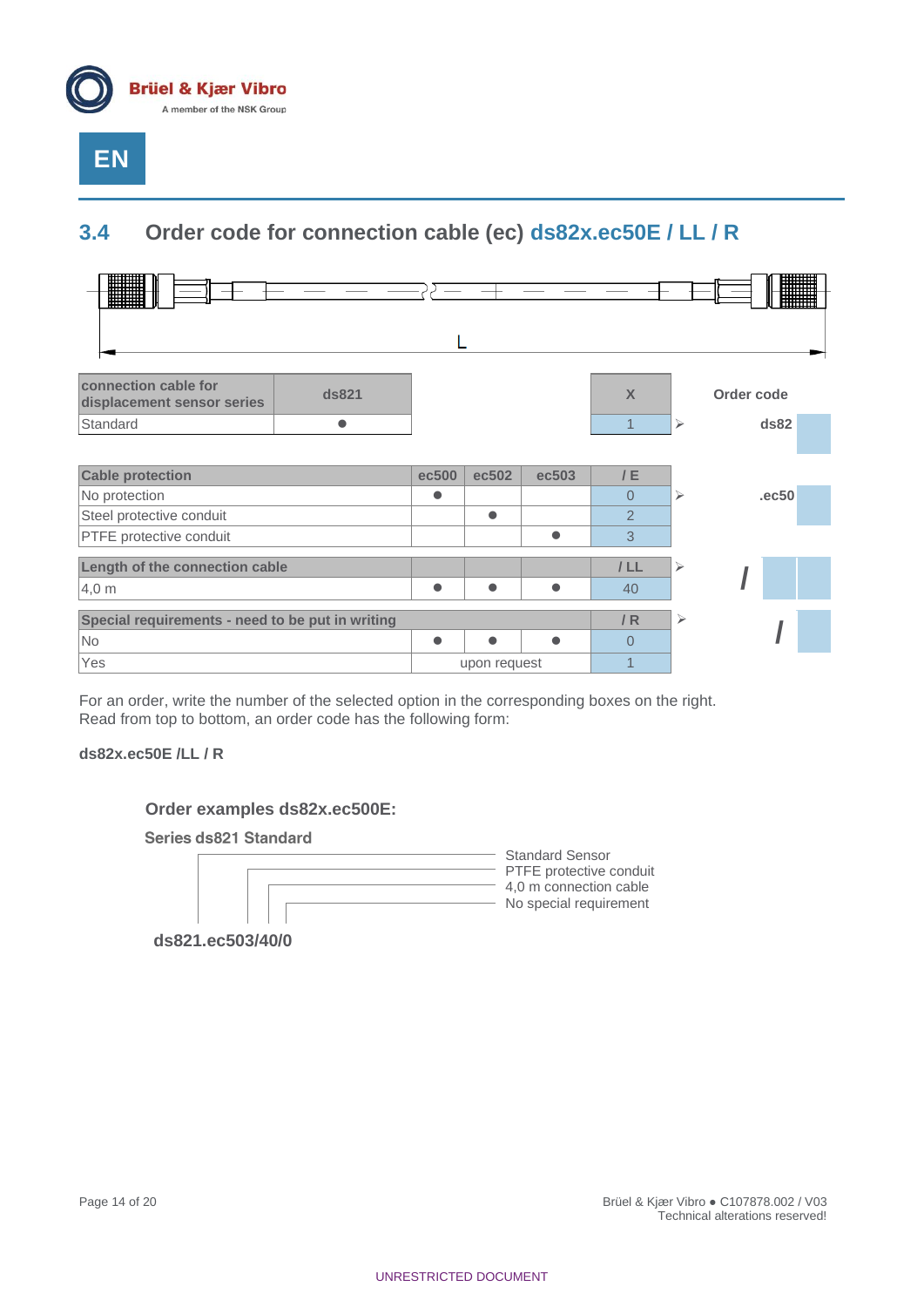# <span id="page-14-0"></span>**3.5 Diagram of driver (od)**



Figure 3-4 Dimensions of driver ds82x.od150

## <span id="page-14-1"></span>**3.6 Order code for driver (od) ds82x.od150 / R**

| <b>Displacement sensor series</b>                | ds821 |              | X   | Order code |        |
|--------------------------------------------------|-------|--------------|-----|------------|--------|
| Standard                                         |       |              |     | ds82       | .od150 |
|                                                  |       |              |     |            |        |
| Special requirements - need to be put in writing |       |              | / R |            |        |
| No                                               |       |              |     |            |        |
| Yes                                              |       | upon request |     |            |        |

For an order, write the number of the selected option in the corresponding boxes on the right. Read from top to bottom, an order code has the following form:

### **ds82x.od150 / R**



**Order examples ds82x.od150**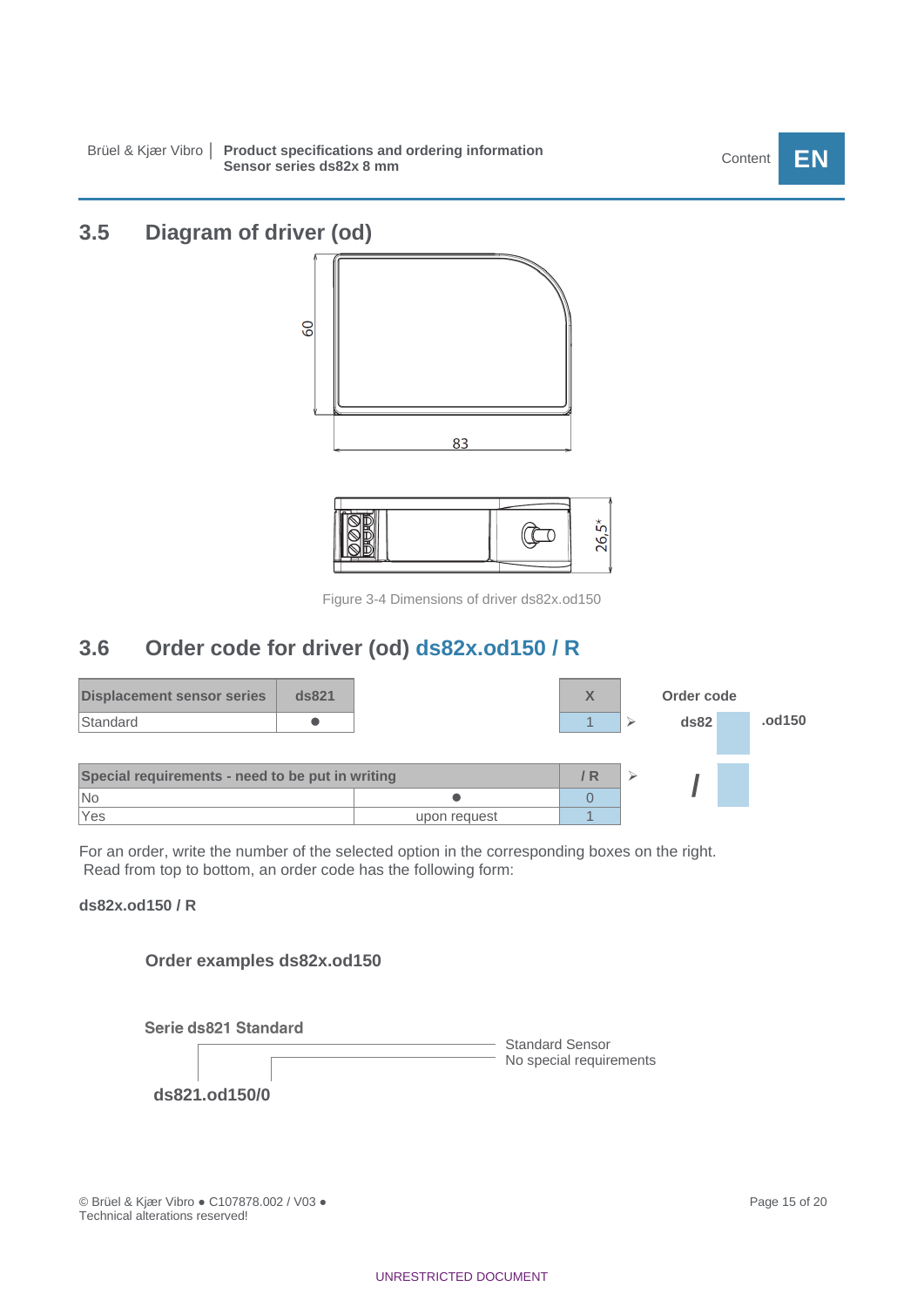

### <span id="page-15-0"></span>**3.6.1 Mounting adapter for hat-rail or drill-hole mounting**





Figure 3-5) Dimensional diagram of mounting adapter

\* Predetermined breaking point for separating the mounting tabs for mounting on hat-rails

The driver (od) can be mounted from both sides on the mounting adapter.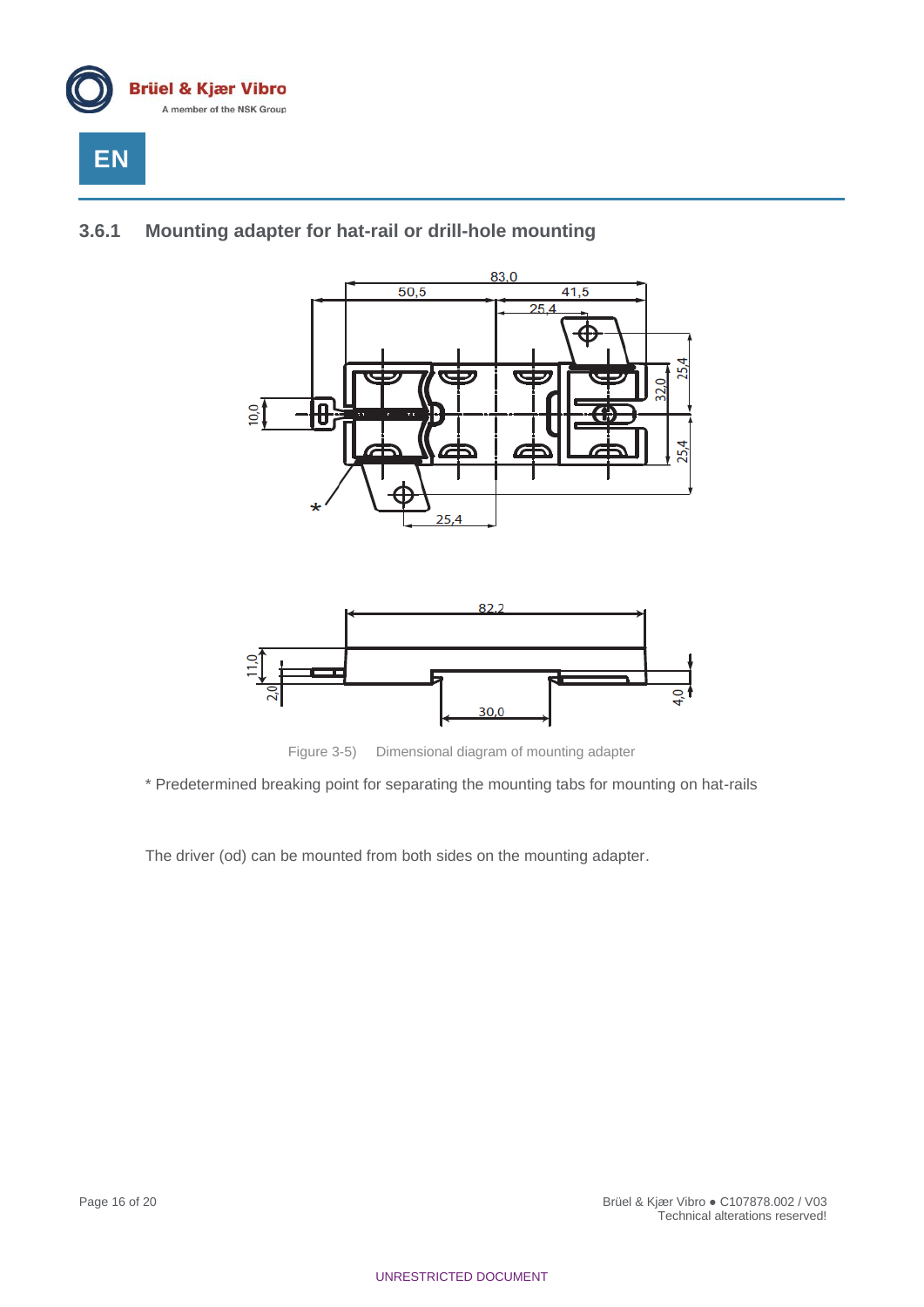# <span id="page-16-0"></span>**3.7 Order code for complete displacement sensor system (mc) ds82x.mc501 / S / TT / LLL / UUU / NN / PP / CXX / E / R**

| P                                                                           |             |           |                                             |   |            |        |
|-----------------------------------------------------------------------------|-------------|-----------|---------------------------------------------|---|------------|--------|
| ᡃ᠋ᡉ                                                                         |             |           |                                             |   | ආ          |        |
| N                                                                           |             |           | <del>│█▌</del> ▉▆ <del>▅▗▖▃▗</del> ▖▃▗▅▖▄▖▃ |   |            |        |
| ds821<br><b>Displacement sensor series</b>                                  |             |           | $\mathbf{x}$                                |   | Order code |        |
| Standard<br>$\bullet$                                                       |             |           | $\overline{1}$                              | ⋗ | ds82       | .mc501 |
|                                                                             |             |           |                                             |   |            |        |
| <b>Sensor type</b>                                                          | ds5001      | ds5004    | $/$ S                                       |   |            |        |
| Full-length thread                                                          | $\bullet$   |           | $\mathbf{1}$                                | ⋗ |            |        |
| Right - angled head                                                         |             | $\bullet$ | $\overline{4}$                              |   |            |        |
| <b>Thread</b>                                                               |             |           | /TT                                         | ⋗ |            |        |
| $M20 \times 1$                                                              | $\bullet$   | $\bullet$ | 28                                          |   |            |        |
| Length of the sensor body                                                   |             |           | $/$ LLL                                     | ⋗ |            |        |
| 50 mm, minimal                                                              |             | $\bullet$ | 050                                         |   |            |        |
| 70 mm                                                                       |             | $\bullet$ | 070                                         |   |            |        |
| 75 mm                                                                       | $\bullet$   |           | 075                                         |   |            |        |
| 105 mm                                                                      | $\bullet$   |           | 105                                         |   |            |        |
| Other lengths min  max [step size 5 mm]                                     | 50255       | 50150     | <b>XXX</b>                                  |   |            |        |
| <b>Unthreaded section</b>                                                   |             |           | / UUU                                       | ➤ |            |        |
| $23 \, \text{mm}$                                                           | $\bullet$   | $\bullet$ | 023                                         |   |            |        |
| Other lengths min  max [step size 5 mm] <sup>1</sup>                        | $\dots 230$ | 15125     | <b>XXX</b>                                  |   |            |        |
| <b>Nominal ECDS system length</b>                                           |             |           | / NN                                        |   |            |        |
| 5 <sub>m</sub>                                                              | $\bullet$   | $\bullet$ | 05                                          |   |            |        |
| Length of sensor with integrated cable                                      |             |           | / PP                                        | ⋗ |            |        |
| Complete nominal system length,                                             |             |           | 0 <sup>0</sup>                              |   |            |        |
| no additional connection cable                                              |             |           |                                             |   |            |        |
| $1,0 \text{ m}$                                                             | $\bullet$   | $\bullet$ | 10                                          |   |            |        |
| Cable protection (C) and protection length for<br>integrated cable $(XX)^2$ |             |           | / CXX                                       | ⋗ |            |        |
| No protection                                                               | $\bullet$   | $\bullet$ | 000                                         |   |            |        |
| Steel protective conduit                                                    | $\bullet$   | $\bullet$ | 299 oder 2xx                                |   |            |        |
| PTFE protective conduit                                                     | $\bullet$   | $\bullet$ | 399 oder 3xx                                |   |            |        |

<sup>1</sup> Umax = L-25 mm, measured from the sensor tip to the threadless end

<sup>2</sup> The first position C defines the type of the cable protection, CXX = 000 stands for no protection. The second and third positions XX specify the length of the protection. XX = 99 is standard setting and specifies the maximum possible protection length for the selected length sensor with integrated cable. The protection ends about 0.2 m before the end of the plug. The protection length is measured from the sensors tip to the end of the protective.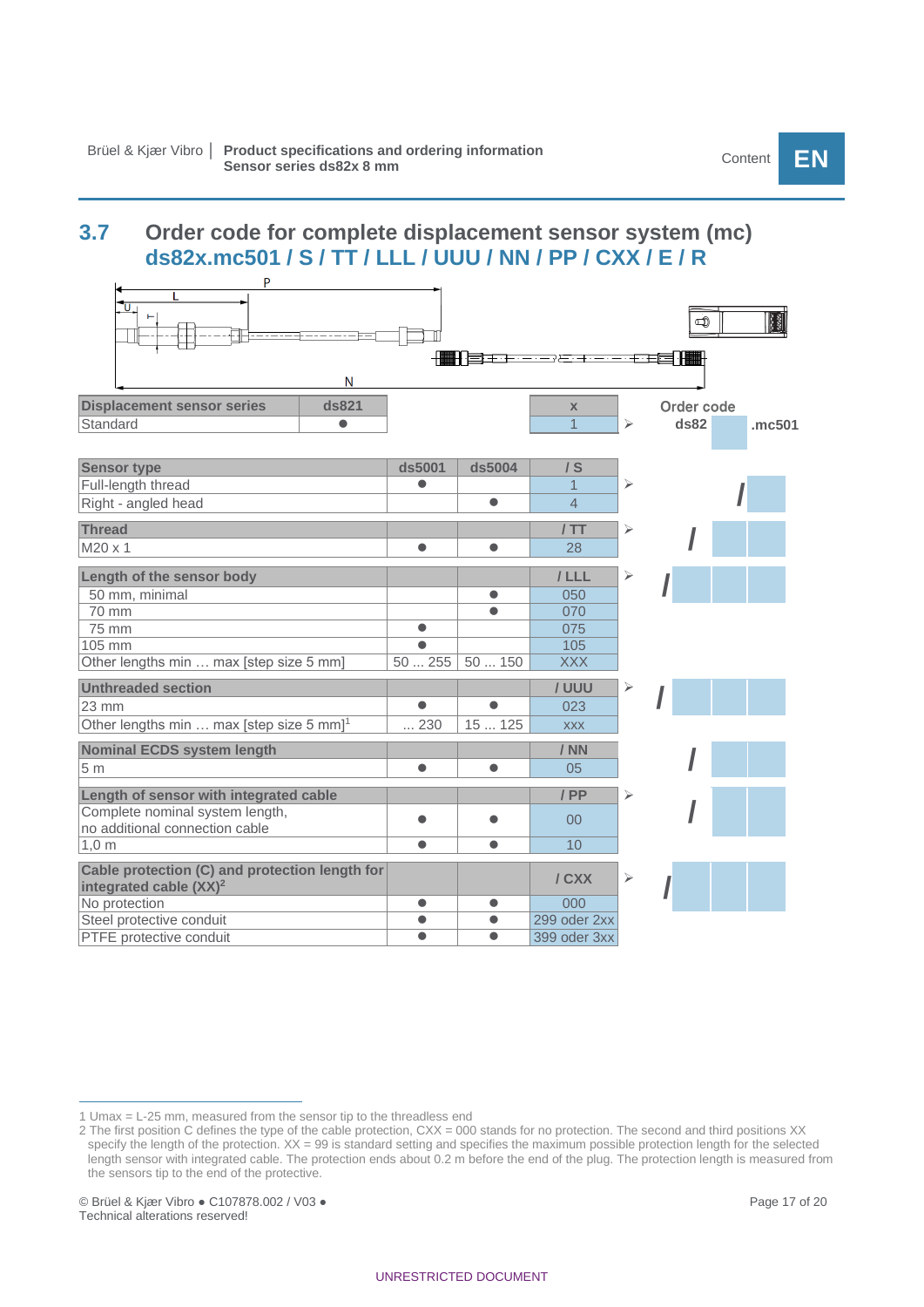



| E cable protection of connection cable (if<br>$\vert$ available $\rangle$ <sup>3</sup> |              | / E |  |
|----------------------------------------------------------------------------------------|--------------|-----|--|
| No protection (ec500)                                                                  |              |     |  |
| Steel protective conduit (ec502)                                                       |              |     |  |
| PTFE- protective conduit (ec503)                                                       |              |     |  |
| special requirements - need to be put in<br>writing                                    |              | / R |  |
| No                                                                                     |              |     |  |
| Yes                                                                                    | upon request |     |  |

For an order, write the number of the selected option in the corresponding boxes on the right. Read from top to bottom, an order code has the following form:

### ds82x.mc501 / S / TT / LLL / UUU / NN / PP / CXX / E / R

### **Order examples ds82x.mc501:**

#### Serie ds821 Standard



#### **Remark:**

The length of the possible connection cable is derived automatically from the length of the integral cable and the nominal system length. The delivery contents of a complete measuring system always include a driver of the corresponding series.

<sup>3</sup> If there is no connection cable ( $PP = 00$ ), then enter the value "0".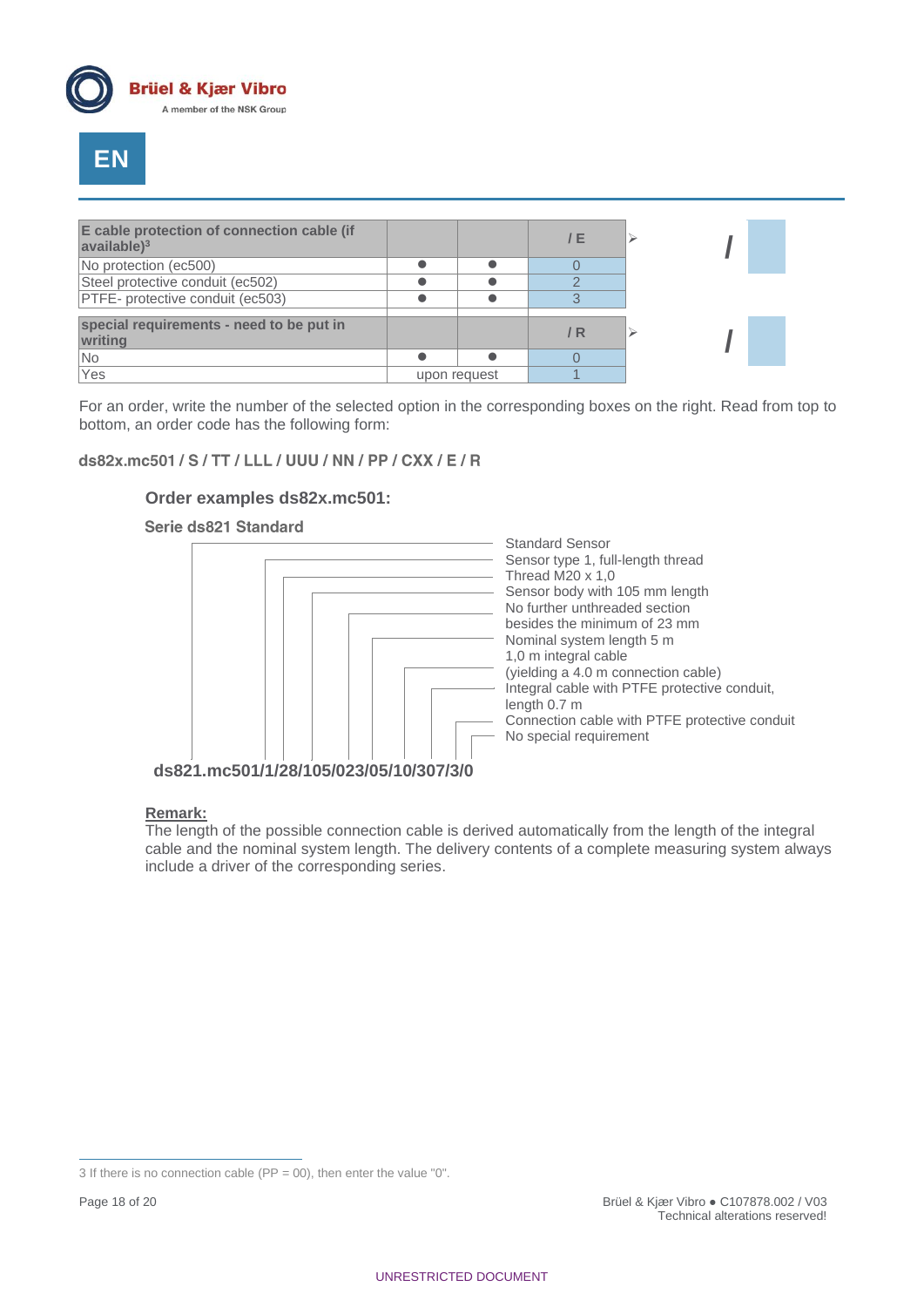# <span id="page-18-0"></span>**4 Approvals**

# <span id="page-18-1"></span>**4.1 Displacement sensor systems of the series ds821 are:**

- CE compliant acc. to EMC Directive and
- RCM for Australia and New Zeeland